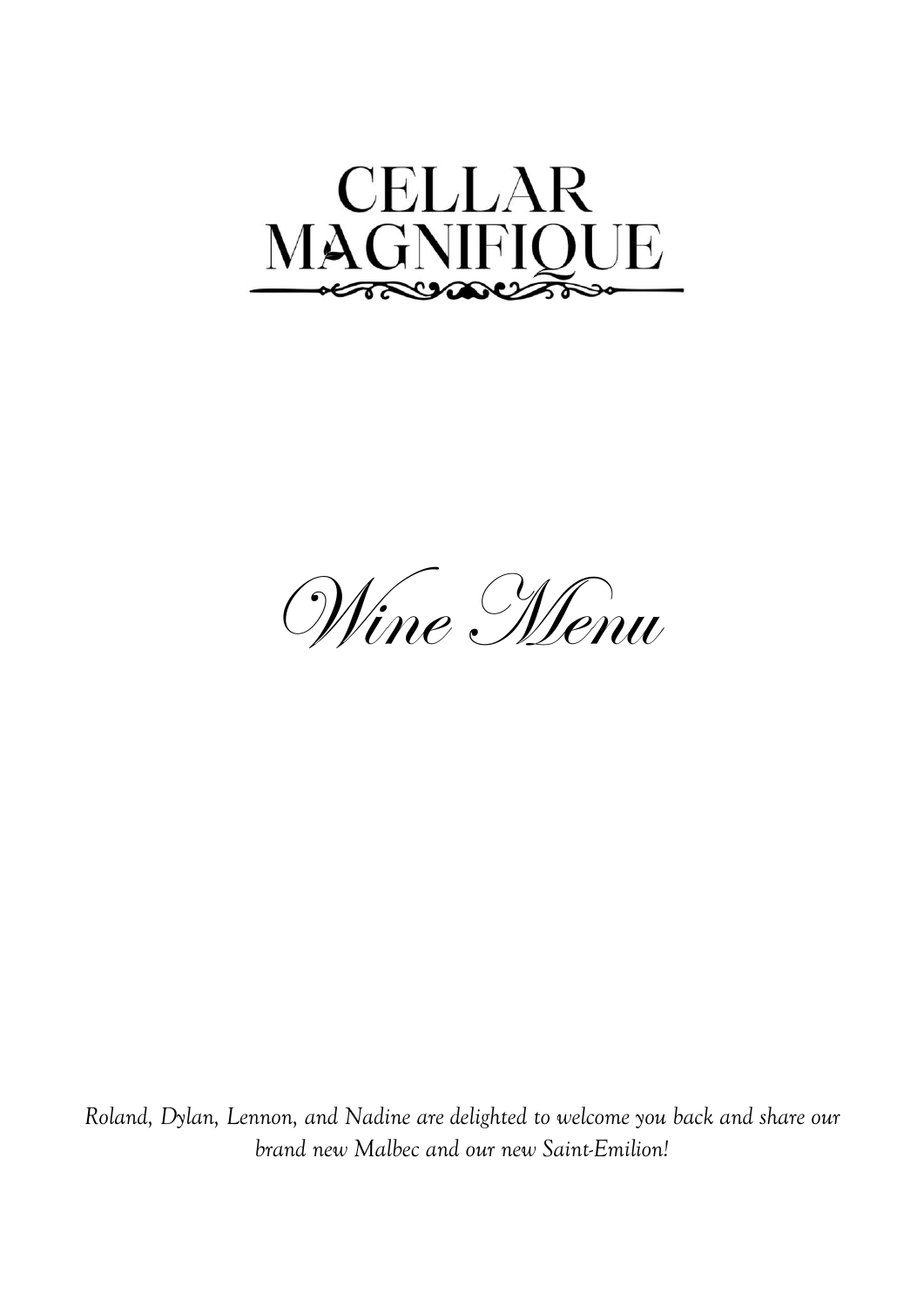# **Our Selection by the Glass and Carafe**

|                                                                                      | Vintage   | Small<br>125ml | Medium<br>175ml | Carafe<br>375ml |
|--------------------------------------------------------------------------------------|-----------|----------------|-----------------|-----------------|
| <b>BUBBLES</b>                                                                       |           |                |                 |                 |
| Crémant de Loire Rosé<br>Langlois-Château, Loire                                     | <b>NV</b> | £8.5           |                 |                 |
| Primordia<br>Blackdown Ridge Estate, Sussex                                          | 2014      | £10.5          |                 |                 |
| <b>Brut Cuvée</b><br>Alfred Gratien, Epernay, Champagne                              | NV        | £13            |                 |                 |
| <b>WHITE FAVOURITES</b>                                                              |           |                |                 |                 |
| 'Picpoul de Pinet'<br>Château de la Mirande, Coteaux du Languedoc                    | 2020      | £6             | £7              | £ 14            |
| Le Petit Clos 'Sauvignon Blanc' Organic<br>Clos Henri Bourgeois, Marlborough (Vegan) | 2020      | £9.5           | £ 10.5          | £ 21            |
| Lamberhurst Estate 'Bacchus'<br>Chapel Down, Tenterden, Kent                         | 2019      | $\pounds 8$    | £9              | £ 17.5          |
| Bois de la Croix 'Chardonnay'<br>Domaine Thibert, Macon-Fuisse, Burgundy             | 2018      | £ 11           | £ 12            | £ 25            |
| <b>ROSÉ</b>                                                                          |           |                |                 |                 |
| AIX Rosé 'Syrah/Grenache'<br>AIX, Coteaux d'Aix-en-Provence                          | 2020      | $\pounds 8$    | £9              | £18             |
| <b>RED FAVOURITES</b>                                                                |           |                |                 |                 |
| Le Bourgogne 'Pinot Noir'<br>Domaine Chanson, South Burgundy, France                 | 2020      | $\pounds 8$    | £10             | £20             |
| 'Malbec' Organic NEW!<br>Familia Cecchin, Mendoza (Vegan)                            | 2019      | £7             | £ 8             | $\pounds$ 16    |
| Bikavér Reserve 'Kékfrankos Blend'<br>Takler, Skészard, Hungary                      | 2016      | £ 8.5          | £ 10.5          | £ 20            |
| Vino Nobile di Montepulciano 'Sangiovese'<br>Cantine Vittorio Innocenti, Tuscany     | 2015      | £ 8.5          | £ 11.75         | £25             |
| <b>SWEET &amp; PORT</b>                                                              |           | 100ml          |                 |                 |
| Late Bottled Vintage Port 'Tinta Barroca Blend'<br>Fonseca, Douro                    | 2015      | £ 6.5          |                 |                 |
| Late Harvest Tokaji 'Furmint/ Harslevelu' Organic<br>Tokaji-Hétszőlő, Tokaj, Hungary | 2015      | £9             |                 |                 |
| Tokaj 5 Puttonyos Aszu 'Furmint'<br>Beres, Tokaj, Hungary                            | 2011      | £ 13           |                 |                 |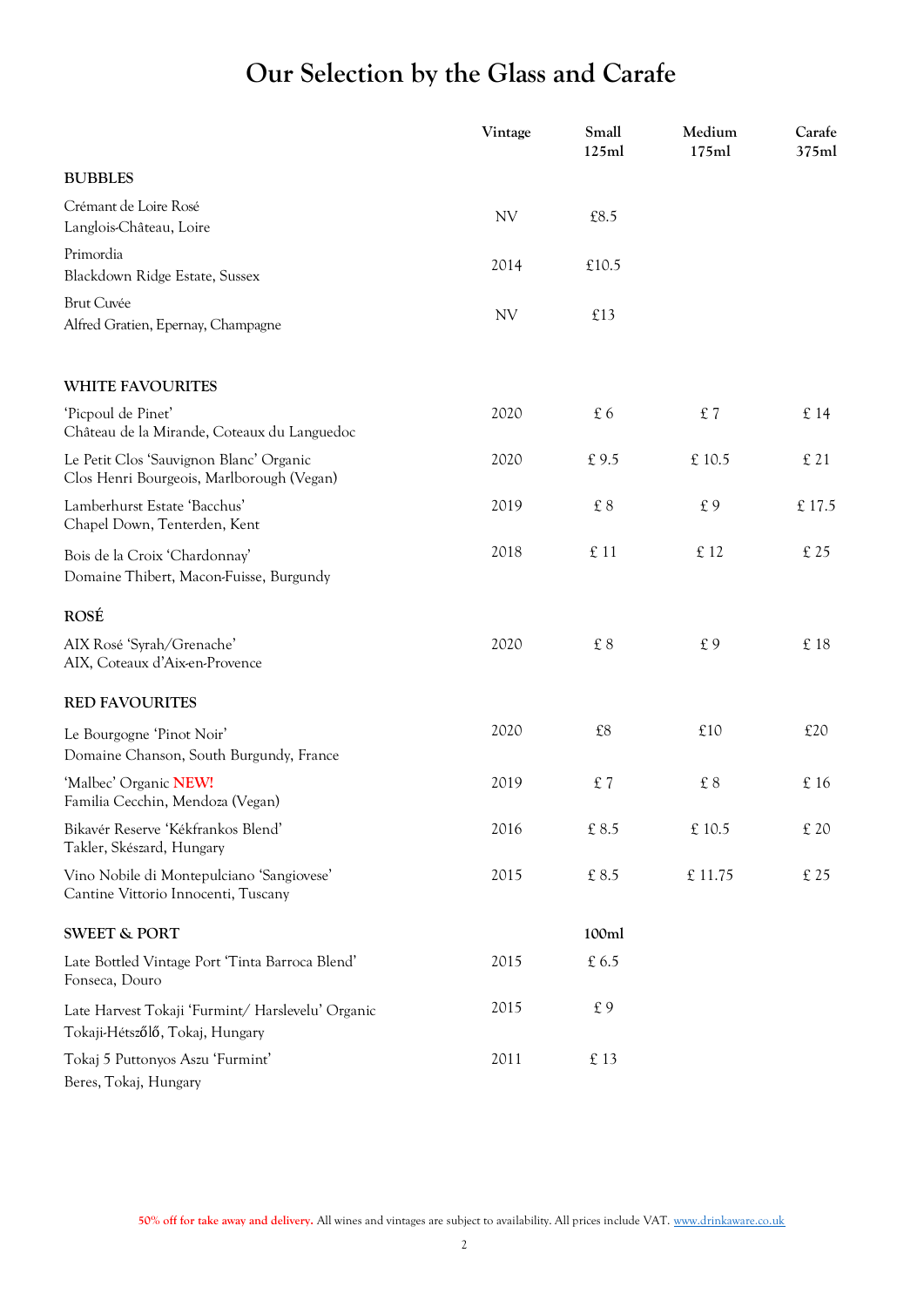# **Our Selection by the Bottle**

|                                                                                                   | Vintage   | Bottle |
|---------------------------------------------------------------------------------------------------|-----------|--------|
| CRÉMANT & ENGLISH SPARKLING WINE                                                                  |           |        |
| Crémant de Loire Brut<br>Langlois-Château, Loire, France                                          | <b>NV</b> | £39    |
| Crémant de Loire Brut Rosé<br>Langlois-Château, Loire, France                                     | <b>NV</b> | £41    |
| Primordia<br>Blackdown Ridge, Sussex, England                                                     | 2014      | £55    |
| <b>CHAMPAGNE</b>                                                                                  |           |        |
| <b>Brut Majeur</b><br>Ayala, Aÿ, Champagne, France                                                | <b>NV</b> | £59    |
| <b>Brut Cuvée</b><br>Alfred Gratien, Epernay, Champagne, France                                   | <b>NV</b> | £72    |
| Le Blanc de Blancs<br>Ayala, Aÿ, Champagne, France                                                | 2015      | £ 99   |
| La Grande Année<br>Bollinger, Ay, Champagne, France                                               | 2012      | £175   |
| <b>WHITE WINE - By Vintage</b>                                                                    |           |        |
| Tule Bianco 'Catarratto' IGP Organic<br>Cantine Rallo, Sicily, Italy (Vegan)                      | 2020      | £22    |
| Les Abeilles de Colombo 'Clairette/Roussanne'<br>Jean-Luc Colombo, Côtes du Rhône, France (Vegan) | 2020      | £27    |
| 'Picpoul de Pinet'<br>Château de la Mirande, Coteaux du Languedoc, France                         | 2020      | £28    |
| 'Sauvignon Gris'<br>Domaine Bernard Maillard, Loire, France (Vegan)                               | 2020      | £28    |
| Cora 'Muscat/Xarel-lo' Biodynamic<br>Bodega Loxarel, Penedès, Spain (Vegan)                       | 2020      | £34    |
| Le Petit Clos 'Sauvignon Blanc' Organic<br>Clos Henri Bourgeois, Marlborough, New Zealand (Vegan) | 2020      | £41    |
| Chablis 'Chardonnay'<br>Domaine Gérard Tremblay, Burgundy, France                                 | 2020      | £48    |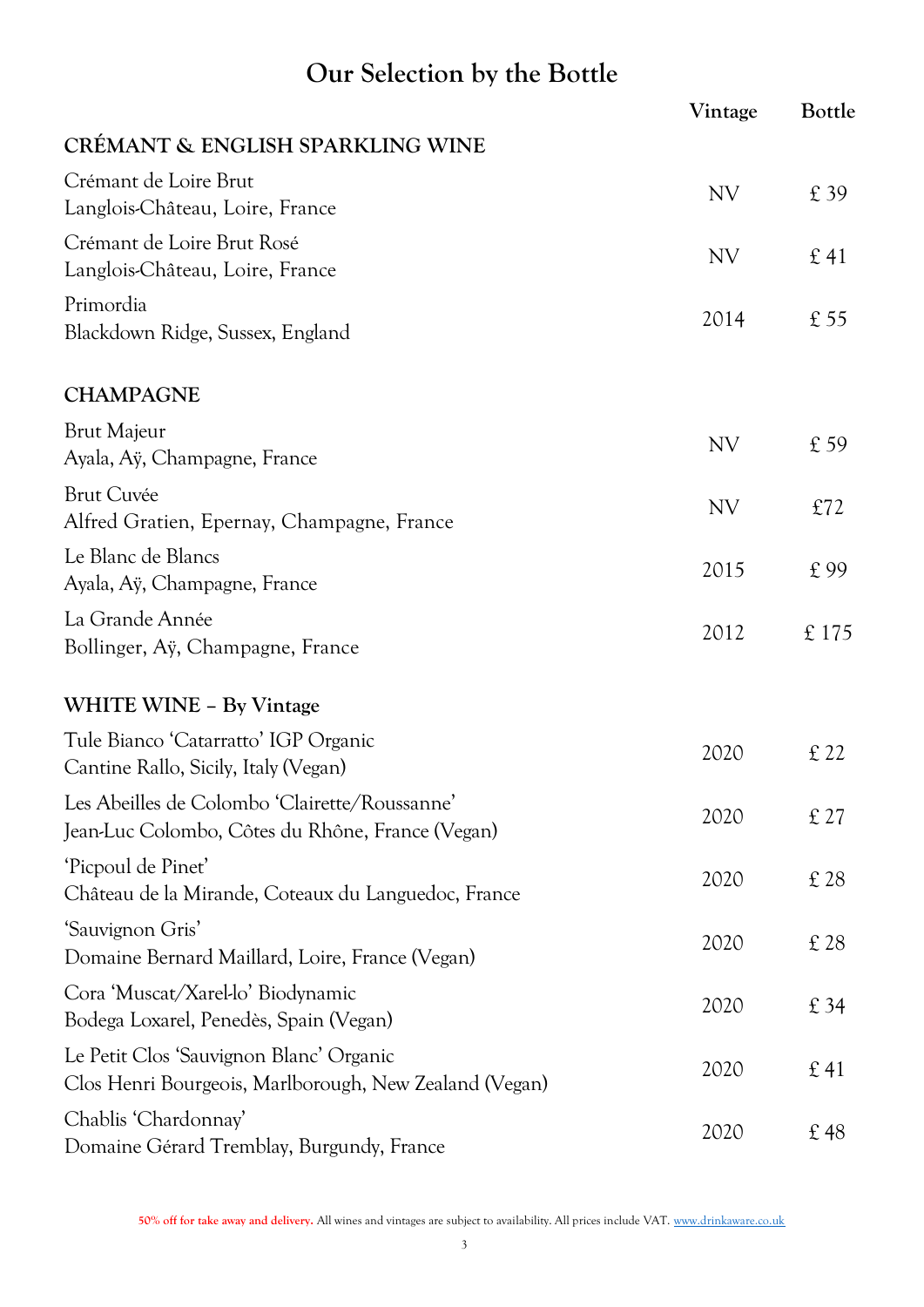#### **WHITE WINE – By Vintage**

| Sancerre 'Sauvignon Blanc'<br>Château de Fontaine-Audon, Loire, France                                 | 2020 | £48  |
|--------------------------------------------------------------------------------------------------------|------|------|
| Saumur 'Chenin Blanc'<br>Langlois-Château, Loire, France                                               | 2019 | £ 32 |
| Lamberhurst Estate 'Bacchus'<br>Chapel Down, Tenterden, Kent, England                                  | 2019 | £ 35 |
| Droppelo 'Sangiovese/Sauvignon Blanc'<br>Tenuta Fertuna, Maremma, Tuscany, Italy                       | 2019 | £36  |
| Sous Voile 'Chardonnay' Organic LAST CHANCE!<br>Domaine Chevassu, Jura, France (Vegan)                 | 2019 | £48  |
| Lerchenberg 'Pinot Gris'<br>Marc Kreydenweiss, Alsace, France                                          | 2019 | £48  |
| Saint-Veran Madame Noly 'Chardonnay' LAST CHANCE!<br>Domaine de la Chapelle, Burgundy, France (Vegan)  | 2019 | £55  |
| Toques et Clochers Haute Vallée 'Chardonnay'<br>Sieur d'Arques, Limoux, Languedoc, France (Vegetarian) | 2018 | £ 38 |
| Barakonyi Single Vineyard 'Furmint'<br>Tokaj Nobilis, Tokaj, Hungary                                   | 2018 | £43  |
| Bois de la Croix 'Chardonnay'<br>Domaine Thibert, Macon-Fuisse, Burgundy, France                       | 2018 | £49  |
| Les Terrasses du Palat Condrieu 'Viognier'<br>Francois Villard, Condrieu, Northern Rhone, France       | 2018 | £89  |
| Premier Cru Morgeot 'Chardonnay'<br>Domaine Bachey-Legros, Chassagne-Montrache, Burgundy, France       | 2018 | £115 |
| Premier Cru 'Riesling'<br>Domaine Mathis Bastian, Luxembourg                                           | 2017 | £39  |
| Sainte Radegonde Blanc 'Sauv. Blanc/Sémillon' Biodynamic<br>Château Jean Faux, Bordeaux, France        | 2017 | £51  |
| Château Musar Blanc 'Obaideh/Merwah' Organic<br>Château Musar, Bekaa Valley, Lebanon (Vegan)           | 2014 | £65  |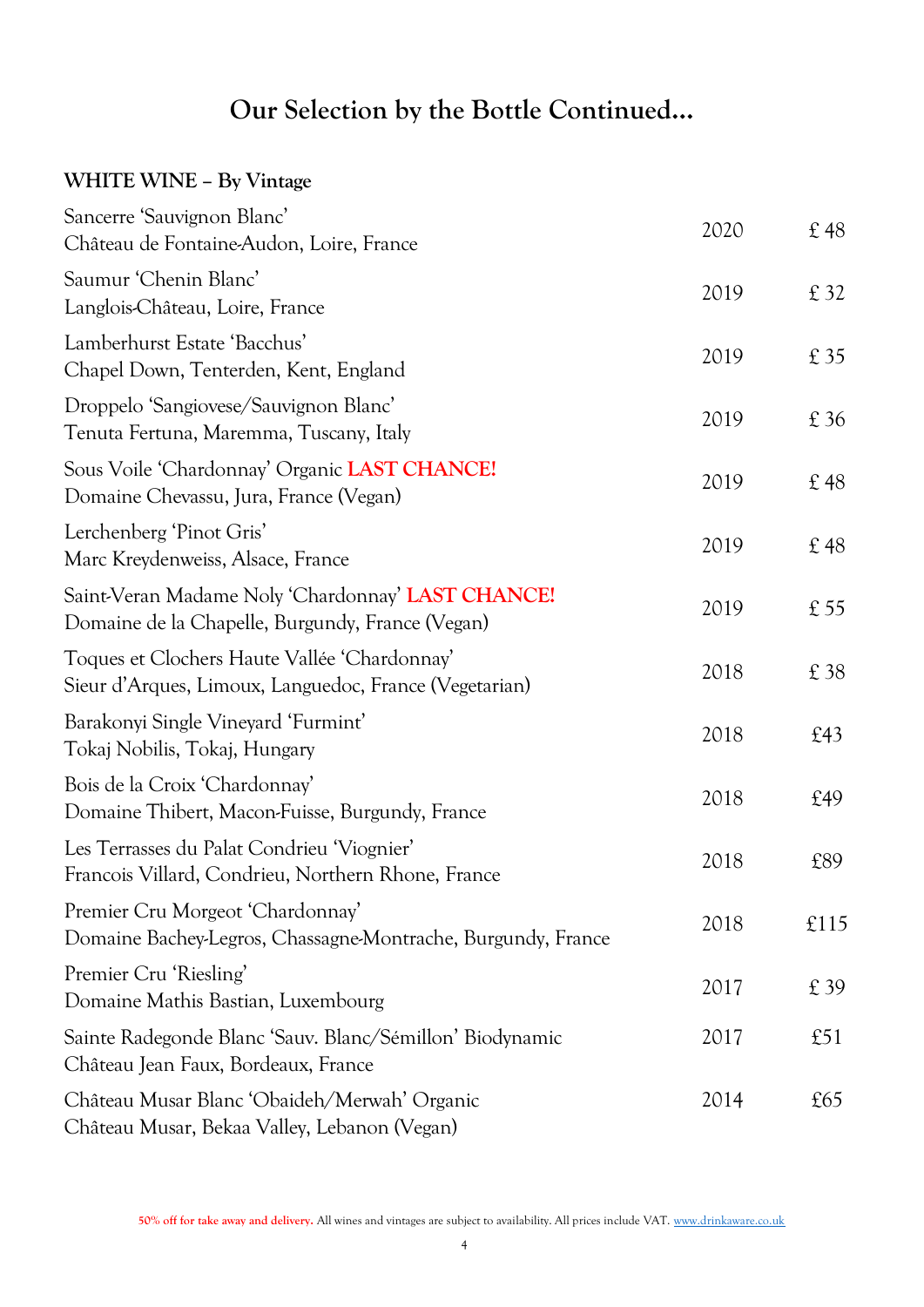#### **ROSÉ AND AMBER WINE**

| 'Pinot Grigio' Blush Rosato<br>Pendenza, Venice, Trivento, Italy                                                          | 2020 | £ 24 |
|---------------------------------------------------------------------------------------------------------------------------|------|------|
| Réserve de Gassac 'Grenache/Syrah/Carignan' Organic<br>Mas de Daumas Gassac, Pays de l'Hérault, Languedoc, France (Vegan) | 2020 | £27  |
| AIX Rosé 'Syrah/Grenache'<br>AIX, Coteaux d'Aix-en-Provence, France                                                       | 2020 | £ 36 |
| 'Rkatsiteli' Qvevri<br>Koncho & Co, Kakheti, Georgia [Amber/Skin Contact]                                                 | 2018 | £37  |
| RED WINE - By Vintage                                                                                                     |      |      |
| Les Petits Cléments 'Merlot/Duras'<br>Chateau Clement-Termes, Côtes du Tarn Sud-Ouest, France (Vegan)                     | 2020 | £22  |
| Alice Vieira de Sousa Reserve 'Touriga National/Touriga Franca'<br>Vieira de Sousa, Douro, Portugal (Vegan)               | 2020 | £34  |
| Thronos 'Agiorgitiko' Organic<br>Athanasiou Winery, Nemea, Greece (Vegan)                                                 | 2020 | £ 34 |
| Vignes d'Albert 'Cabernet Sauvignon Blend' Organic<br>Château Tour des Gendres, Bergerac, France (Vegan)                  | 2020 | £ 38 |
| Le Bourgogne 'Pinot Noir'<br>Domaine Chanson, South Burgundy, France                                                      | 2020 | £40  |
| Saumur Champigny 'Cabernet Franc' Biodynamic<br>Thierry Germain Domaine des Roche Neuves, Loire, France (Vegan)           | 2020 | £46  |
| Morgon 'Gamay'<br>Lucien Lardy, Morgon, Beaujolais, France (Vegan)                                                        | 2020 | £49  |
| Crozes Hermitages Les Pierrelles 'Syrah'<br>Domaine Albert Belle, Northern Rhône, France (Vegan)                          | 2020 | £55  |
| 'Pinot Noir' Réserve<br>Domaine Peiriere, Pays d'Oc, France (Vegan)                                                       | 2019 | £26  |
| 'Malbec' Organic<br>Familia Cecchin, Mendoza, Argentina (Vegan)                                                           | 2019 | £ 32 |
| Goru 'Monastrell' Organic<br>Ego Bodegas, Jumilla, Spain (Vegan)                                                          | 2019 | £33  |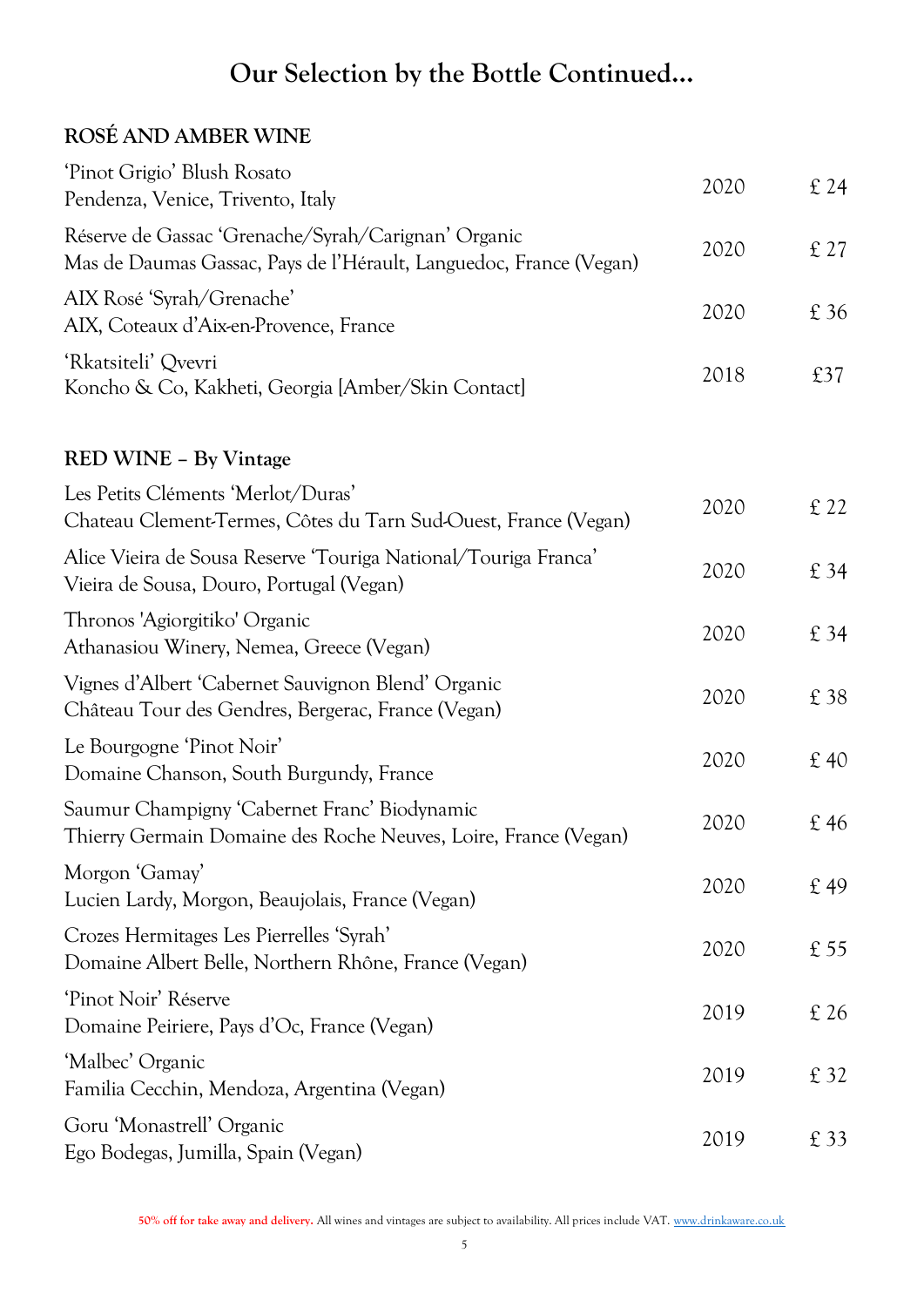|                                                                                                                     | Vintage | Bottle        |
|---------------------------------------------------------------------------------------------------------------------|---------|---------------|
| <b>RED WINE - By Vintage</b>                                                                                        |         |               |
| Laztana Crianza 'Tempranillo'<br>Bodegas Olarra, Rioja, Spain (Vegan)                                               | 2018    | £25           |
| Era 'Montepulciano d'Abruzzo' Organic<br>Cantine Volpi, Abruzzo, Italy (Vegan)                                      | 2018    | £28           |
| Gouleyant 'Malbec'<br>Georges Vigouroux, Cahors, France                                                             | 2018    | £31           |
| Redhill 'Pinotage'<br>Simonsig Estate, Stellenbosch, South Africa                                                   | 2018    | £44           |
| Hochar Père et Fils 'Cinsault/Grenache/Cabernet Sauvignon'<br>Château Musar, Bekaa Valley, Lebanon (Vegan)          | 2018    | £49           |
| Rosso Piceno Superiore 'Montepulciano/ Sangiovese' Organic<br>Tenuta de Angelis, Marche, Italy (Vegan)              | 2017    | £30           |
| Barolo 'Nebbiolo'<br>Rocche Costamagna, Piedmont, Italy (Vegan)                                                     | 2017    | £65           |
| Le Maine Martin Vieilles Vignes 'Cabernet Sauvignon/Merlot'<br>Chateau Cailley, Bordeaux Supérieur, France (Vegan)  | 2016    | £ 32          |
| Mathilde 'Syrah/Grenache' Organic<br>Clos Saint-Michel, Côtes-du-Rhône, France (Vegan)                              | 2016    | £34           |
| Bikavér Reserve 'Kékfrankos Blend'<br>Takler, Skészard, Hungary                                                     | 2016    | £42           |
| Vino Nobile di Montepulciano 'Sangiovese'<br>Cantine Vittorio Innocenti, Tuscany, Italy                             | 2015    | £49           |
| Musar Rouge 'Cabernet Sauvignon/Cinsault/Carignan'<br>Château Musar, Bekaa Valley, Lebanon                          | 2015    | £73           |
| Pernand-Vergelesse Premier Cru Les Vergelesses 'Pinot Noir'<br>Domaine Chanson, Côte d'Or, Burgundy, France (Vegan) | 2015    | £89           |
| Lacrimus 'Tempranillo'<br>Bodegas Sendero Royal, Rioja, Spain                                                       | 2014    | Magnum<br>£61 |
| Nuits-Saint-Georges 'Pinot Noir'<br>Maison Nicolas Potel, Nuits-Saint-Georges, Burgundy, France (Vegan)             | 2014    | £94           |